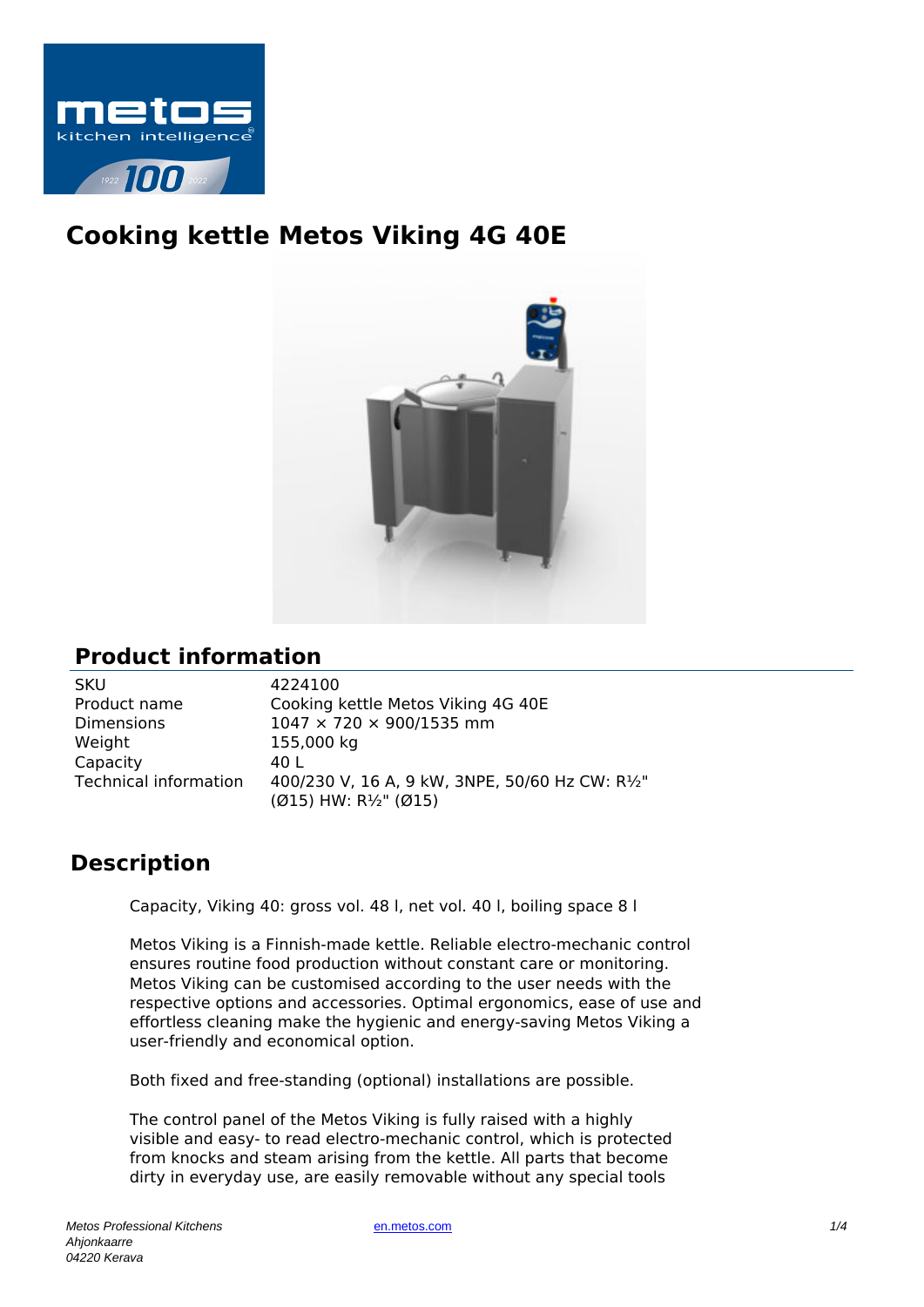

and are dishwasher-safe. The kettle has a sturdy stainless-steel lid. Safety Grid Lid (as option) to facilitate adding of raw ingredients. Room for chef´s tools is available on the control pillar top. Fully automated water filling (optional) is available.

It is possible to group Metos Viking 4G kettles by connecting them to other Metos 4G kettles and fixed Proveno 2G and 3G kettles without an intermediate support pillar between the kettles. The tilting height from the pouring spout to the floor is 600 mm in the high tilting Metos Viking 4G kettles. An elevated installation frame is available and can be customised according to the desired tilting height (optional).

DELIVERY INCLUDES:

- 40-100 l stainless steel lid. Dishwasher safe.
- 150-400 l a quick release stainless steel lid. Dishwasher safe. Rotating mechanism in the lid enables washing the lid even in the upright position while fixed to the kettle.
- stainless steel measuring stick, which is also dishwasher safe
- support pillar
- accessory hook

OPTIONS (ordered together with the Viking kettle)

- electronic or direct steam operated model
- hand shower with three options: S1 Standard, Heavy Duty S2 or Reel-in Hand shower S3
- water automatic, food water filling
- jacket water filling, automatic (of steam jacket, E-models)
- draw off taps and valves D1 and D2
- alternative voltages
- double water connection; please see further details below
- Socket outlet (230V10A) behind the control panel
- 40-100 I lid with lifting device
- welded and seamless bowl cover is available for increased hygiene. Due to the fully welded outer surface the whole device is urethane insulated ensuring excellent energy efficiency.

# INSTALLATION OPTIONS

- fixed installation: with a sub-surface installation frame
- fixed installation: with a surface installation frame
- elevated installation frames are available for fixed installation
- free standing installation: frame and feet
- free standing, midfloor kit 1
- free standing, midfloor kit 2
- group installation accessories are available for all options above
- it is possible to fix a free-standing combi-kettle to the floor with installation flanges which do not penetrate into the floor surface. Installation flanges do not prevent moving of the kettle as necessary.

**ACCESSORIES** 

strainer plate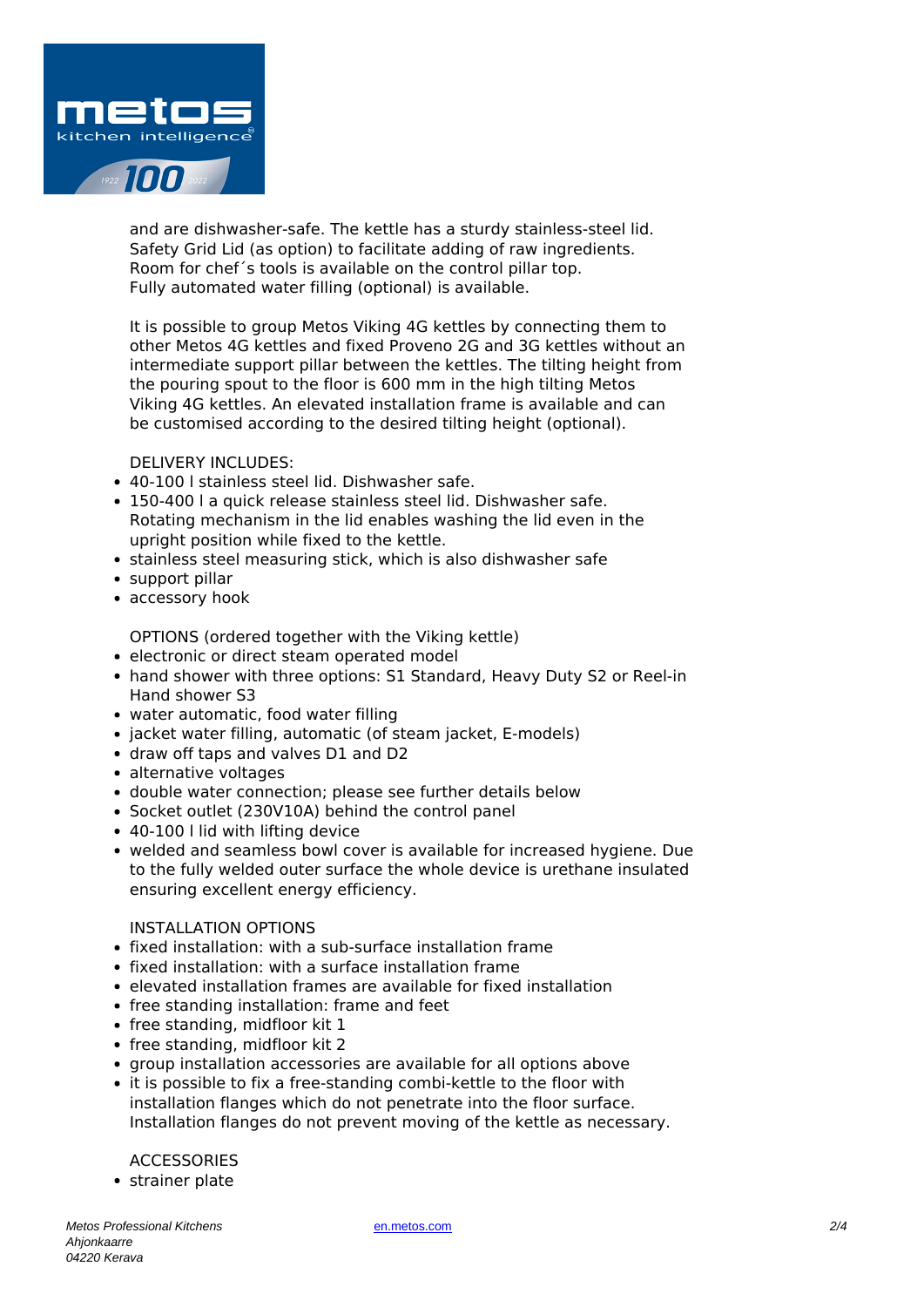

- strainer plate extension for 300 to 400 l kettles
- pouring adapter (spout reducer)
- wide range of accessories for various cooking purposes

## MATERIALS

The kettle is made entirely of stainless steel with an inner surface of acid resistant stainless steel. Protection class: IPX5

# CONTROL PANEL

- a large electro-mechanic control panel, which is fully raised from the control pillar
- the screen is protected from knocks as well as steam rising from the kettle
- informative control panel controllers, switches and buttons are equipped with respective icons and visual signals
- illuminated and highly visible LEDs refer to active functions
- emergency stop function

#### **HEATING**

Maximum temperature +120°C, and a heating selector switch with 6 settings. Maximum operating pressure of the system is 1.0 bar corr esponding +120°C on the inner surface of the kettle.

## FOOD WATER FILLING

- manual food water filling with a rotating switch
- ideally located water spout on the edge of the kettle allows filling the kettle with water even when tilting the kettle, or with low water pressure. The possibility to add water when the kettle is being tilted is extremely useful, for example, when cooking or rinsing pasta.

## WATER AUTOMATIC, FOOD WATER FILLING

Automatic food water filling (optional) Food water is added by pushing the respective button on the control panel. Litres are displayed on the digital screen.

- the water filling button is being pushed down, until the desired amount of water has been added to the kettle.
- automatic running of the water stops when the pre-determined number of litres has been reached. Ideally located water spout on the edge of the kettle allows filling the kettle with water even when tilting the kettle, or with low water pressure. The possibility to add water when the kettle is being tilted is extremely useful, for example, when cooking or rinsing pasta.

# TILTING

Efficient and power full electric tilting for 40 to 200 l kettles, and hydraulic tilting mechanism for 300 to 400 l kettles. According to occupational safety standards, tilting of the kettle is enabled only